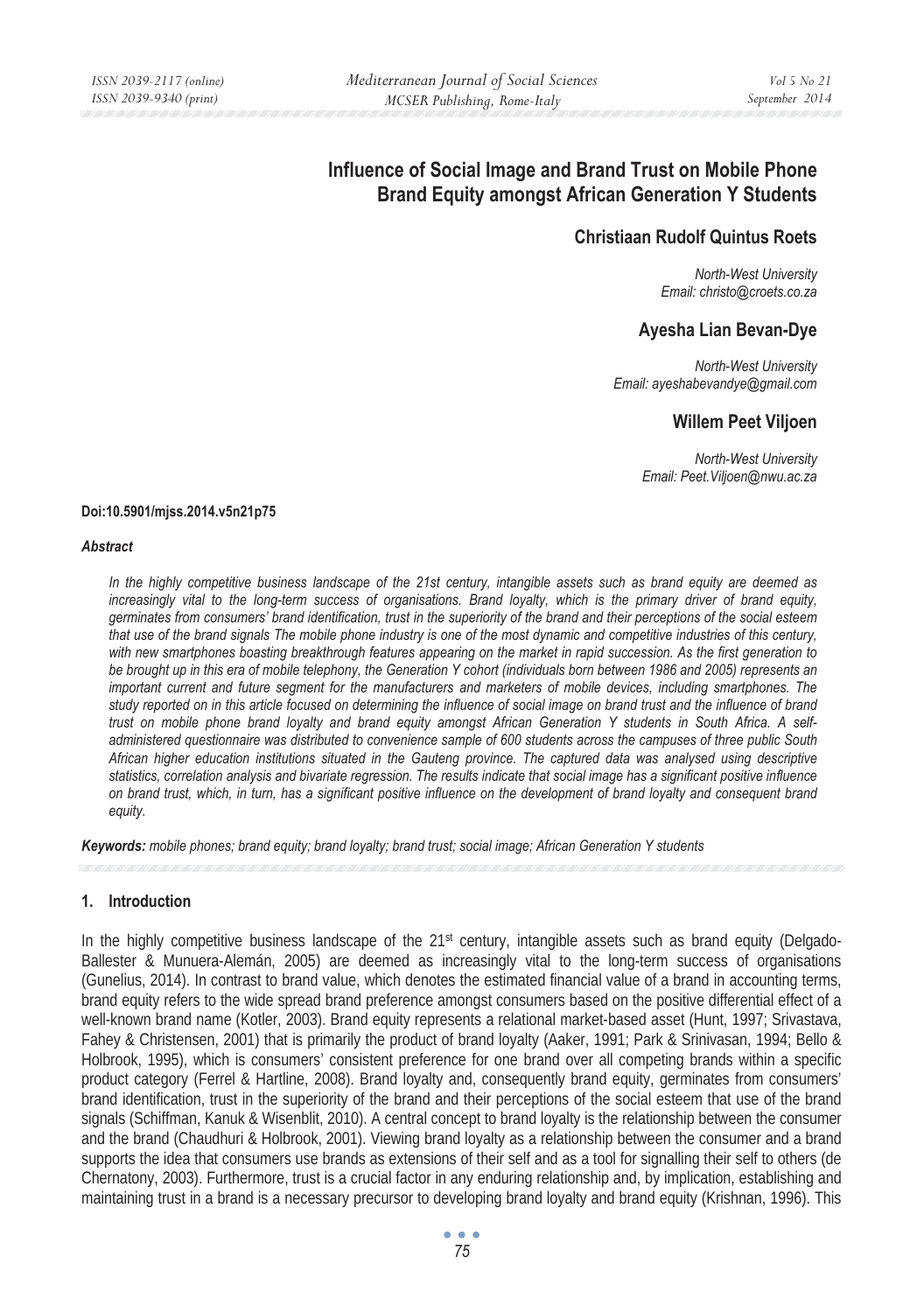| ISSN 2039-2117 (online) | Mediterranean Journal of Social Sciences | Vol 5 No 21    |
|-------------------------|------------------------------------------|----------------|
| ISSN 2039-9340 (print)  | MCSER Publishing, Rome-Italy             | September 2014 |
|                         |                                          |                |

suggests that consumers' perceived social image of a brand, together with their level of trust in that brand are important antecedents of brand loyalty, which, in turn, is the salient determinant of brand equity.

The mobile phone industry is one of the most dynamic and competitive industries of this century, with new smartphones boasting breakthrough features appearing on the market in rapid succession (McCarty, 2011; Mourdoukoutas, 2013; Rowinski, 2014). Mobile phone manufacturers may double or halve their market share on a year on year basis, depending on which technological innovations appeal to consumers at that point in time (Walker & Mullins, 2011). Given that brand equity facilitates the adoption of new products, mobile phone manufacturers actively seek to build brand loyalty and leverage their resulting brand equity via brand extensions (Schiffman et al., 2010).

As the first generation to be brought up in this era of mobile telephony (Anantatmula & Shrivastav, 2012), the Generation Y cohort (individuals born between 1986 and 2005) (Markert, 2004) represents an important current and future segment for the manufacturers and marketers of mobile devices, including smartphones. In South Africa, members of the Generation Y cohort accounted for approximately 38 percent of South Africa's population of 52 981 991 in 2013, with the majority (83%) being African (Statistics South Africa, 2013). With an estimated 95 percent of the African Generation Y cohort owning a mobile phone (Shevel, 2013), this age and ethnic cohort presents an important segment for mobile phone manufacturers targeting the South African market. Those African Generation Y individuals pursuing a tertiary qualification are of specific relevance to mobile phone marketers in that a tertiary qualification often translates into a higher future earning potential and a higher social standing within a society, which, in combination, increases the likelihood of these individuals being trendsetters (Bevan-Dye, 2013) and influencing the mobile phone brand preferences of their peers. Despite the evident benefits of establishing brand equity for organisations operating in highly dynamic and competitive industries such as the mobile phone industry, there is a dearth of published literature on this topic in the South African context, especially in terms of the country's large and potentially lucrative African Generation Y cohort. Attaining brand equity amongst African Generation Y students should be an important imperative to mobile phone manufacturers seeking to establish a long-term competitive advantage in the South African market.

In light of this, the study reported on in this article focused on determining the influence of social image and brand trust on mobile phone brand loyalty and brand equity amongst African Generation Y students in South Africa.

#### **2. Mobile Phone Industry**

The first mobile phone, the Motorola DynaTAC 8000X was sold in the United States of America (USA) for US\$3 995 in March 1984. Nicknamed "The Brick", the phone measured 13 x 1.75 x 13.5 inches, weighed 793.80 grams, was only capable of making phone calls and had an estimated battery life of half an hour (Wolpin, 2014). In 2014, 30 years later, the mobile phone has morphed into a high powered, multi-functional smartphone that, over and above being a phone, typically is also a camera, video camera, timepiece, heart monitor, ebook reader, gaming device, music playlist, social networking platform, GPS navigator and email account that provides access to a seemingly unlimited array of online data. In addition to the multitude of features that smartphones offer, they also weigh on average 130 grams and have a stand by battery life of up to 390 hours. As such, mobile phones have evolved into lightweight pocket size devices that offer an all-in-one communication, entertainment, educational, scheduling and navigation solution.

Globally, the mobile phone and smartphone market is expected to grow to US\$150.3 billion in 2014, up from US\$69.8 billion in 2010 (Markets and Markets, 2011). In 2013, mobile phone sales to end users totalled 1.8 billion units, of which 968 million were smartphones. Whilst Samsung (31% market share) and Apple (15.6% market share) were the leading players in the smartphone market, Samsung (24.6% market share), Nokia (13.9% market share) and Apple (8.3% market share) were the dominating forces in the overall mobile phone market in 2013 (Gartner, 2014). In terms of operating systems, the android system dominates, with the iOS system as a close second (IDC, 2013).

Mobile telephony first became available in South Africa in 1994, following Vodacom and MTN being granted licenses to operate the previous year. These two mobile operators were later joined by Cell C in 2001 and Telkom Mobile, which uses the MTN network infrastructure, in 2010.

While Nokia and Blackberry continue to lose market share globally, they remain the market leaders in South Africa. Nokia continued to dominate the South African market in 2013. Blackberry increased its market share from 18 percent in 2012 to 23 percent in 2013. During the same time period, Samsung enjoyed only a marginal increase in market share from 18 percent to 19 percent (World Wide Worx, 2013a). However, even though high-end smartphones such as the Samsung Galaxy range and Apple's iPhone remain too expensive for many, they are an aspirational status symbol (KPMG South Africa, 2013). Whilst the mobile phone penetration rate in South Africa stood at an estimated 128 percent in 2012/2013 (Potgieter, 2013), smartphone penetration in 2013 was estimated to be only 18 percent but is forecasted to increase to 45 percent by 2017 (McLeod, 2013).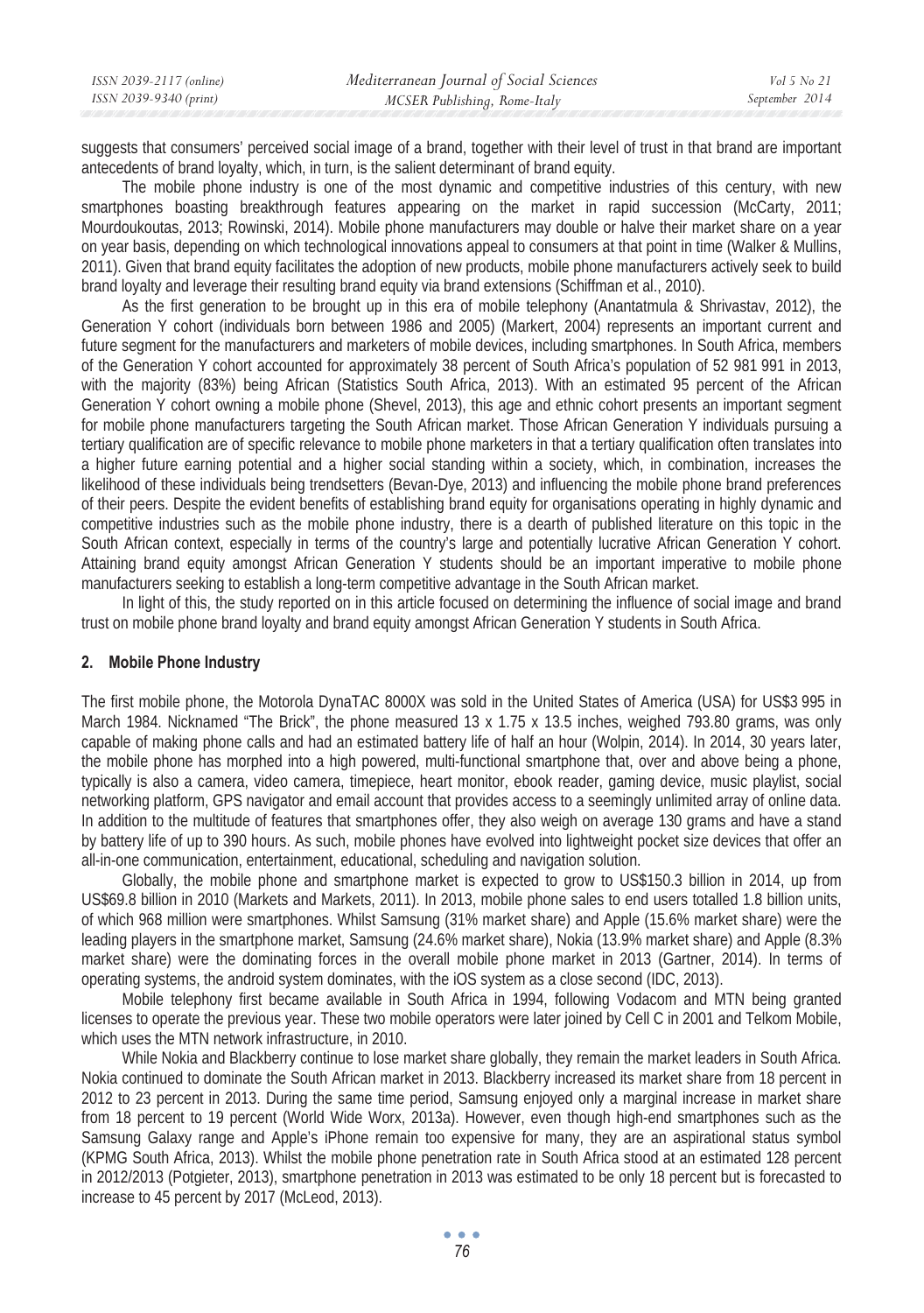### **3. Relationship between Social Image, Brand Trust, Brand Loyalty and Brand Equity**

Brand equity is a strategic imperative for many organisations, particularly those, such as mobile phone manufacturers that operate in highly competitive and dynamic industries (Washburn, Till & Priluck, 2000; Yoo, Donthu & Lee, 2000; Kabadayi, Aygün & Çipli, 2007). The concept of brand equity may be viewed from two broad perspectives – the financialbased perspective and the consumer-based perspective (Lasser, Mittal & Sharma, 1995; Wood, 2000; Pappu, Quester & Cooksey, 2005). The financial-based perspective involves defining brand equity as an accounting entry of the estimated total financial worth of the brand; that is, the brand's valuation (Lasser et al., 1995; Wood, 2000; Kotler, 2003; Pappu et al., 2005) as per the accountants' perspective (Wood, 2000). The consumer-based perspective views brand equity as the consumers' perceptions of the value of the brand (Aaker, 1991; Keller, 2003). Typically, marketing academics and practitioners adopt the consumer-based perspective of brand equity, viewing the added value resulting from brand equity as a consumer benefit, as opposed to something that can be quantified (Wood, 2000), and the same approach was adopted in this study.

Kotler (2003:422) defines consumer-based brand equity as the brand power and value created by "the positive differential effect that knowing the brand name has on a customer response to the product or service". Walker and Mullins (2011) indicate that from a marketing perspective, brand equity is the value created by establishing consumer preference for the organisation's brand over competing brands. Belch and Belch (2012), in a similar fashion, highlight that consumerbased brand equity is an intangible asset of added value that is created when consumers form a strong attachment to a brand and view the image of the brand more favourably than that of competing brands based on its differential appeal. Lasser et al. (1995) propose that the concept of consumer-based brand equity may be deconstructed into five main components, namely (1) the global value of (2) consumers' subjective perceptions of a brand (3) relative to competing brands, which (4) positively influences financial performance and that is (5) based on the brand name as well as the physical features of the brand.

Brand equity is a much sought after asset because it offers several advantages that include enabling the organisation to charge a price premium, facilitating acceptance of brand extensions and new products, and providing bargaining leverage with distributors and retailers (Kotler, 2003). In addition, brand equity provides a defence against the marketing efforts of competitors and provides a significant market entry barrier (Delgado-Ballester & Munuera-Alemán, 2001). Consumers' willingness to pay a price premium for a brand is the best single measure of brand equity and provides a good summary of the overall strength of a brand (Aaker,1996).

The primary antecedent of brand equity is brand loyalty (Aaker, 1991; Park & Srinivasan, 1994; Bello & Holbrook, 1995; Atilgan, Aksoy & Akinci, 2005). Brand equity is the outcome of brand loyalty (Kotler, 2003); that is, brand loyalty is the means and brand equity is the end. Aaker (1996) stresses that brand loyalty is the core dimension of brand equity and that it is of such great importance that other measures of brand equity may be evaluated on the basis of the influence they have on brand loyalty. Whist some authors opine that repeat purchase behaviour is the manifestation of brand loyalty (Dick & Basu, 1994; Chaudhuri, 1995; Farr & Hollis, 1997; Fournier and Yao, 1997 & Kuikka & Laukkanen, 2012), others view brand loyalty more as an attitude towards a brand, whereby brand loyal consumers have a favourable predisposition towards a particular brand, which helps explain the strong brand-consumer relationship (Delgado-Ballester & Munuera-Alemán, 2005). Viewed as a relationship-based attitude, brand loyalty refers to the consumers' level of attachment to a brand (Wood, 2000), which may vary in degree from the lowest level of brand recognition, to brand preference, to the highest level of brand insistence, where the consumer is devoted to the brand (Ferrel & Hartline, 2008).

Trust is a fundamental element in developing and maintaining relationships with consumers, and facilitates brand loyalty (Schiffman et al., 2010). In relationship marketing literature, commitment and trust are viewed as prerequisites of successful long-term relationships, with trust being the antecedent of relationship commitment (Morgan & Hunt, 1994; Reast, 2005; Harwood & Garry, 2006). Trust is conceptualised as embodying the characteristics of reliability and integrity (Morgan & Hunt, 1994). Brand trust is viewed as playing a vital role in building long-term relationships with targeted consumers (Sichtmann, 2007; Phan & Ghantous, 2013). Consumers' commitment to a brand, which ultimately results in brand loyalty, is rooted in brand trust (Morgan & Hunt, 1994; Chaudhuri & Holbrook, 2001; Ball, Coelho & Machas, 2004).

Brand trust refers to "the willingness of the average consumer to rely on the ability of the brand to perform its stated function" (Chaudhuri & Holbrook, 2001:82) and may act as a powerful tool for mitigating consumers' perceived risk, whether it be performance-, financial-, time-, social- or psychological-based risk (de Chernatony, 2003). Delgado-Ballester, Munuera-Alemán and Yagiie-Guillen (2003) conceptualise brand trust as a two-dimensional construct comprising the attributes of reliability and intentions. The reliability dimension refers to the technical or competence aspect of brand trust in terms of the brand's ability to perform as promised, whilst the intentions dimension refers to the belief that the brand will act in the consumers' best interests and welfare should an unexpected problem with the product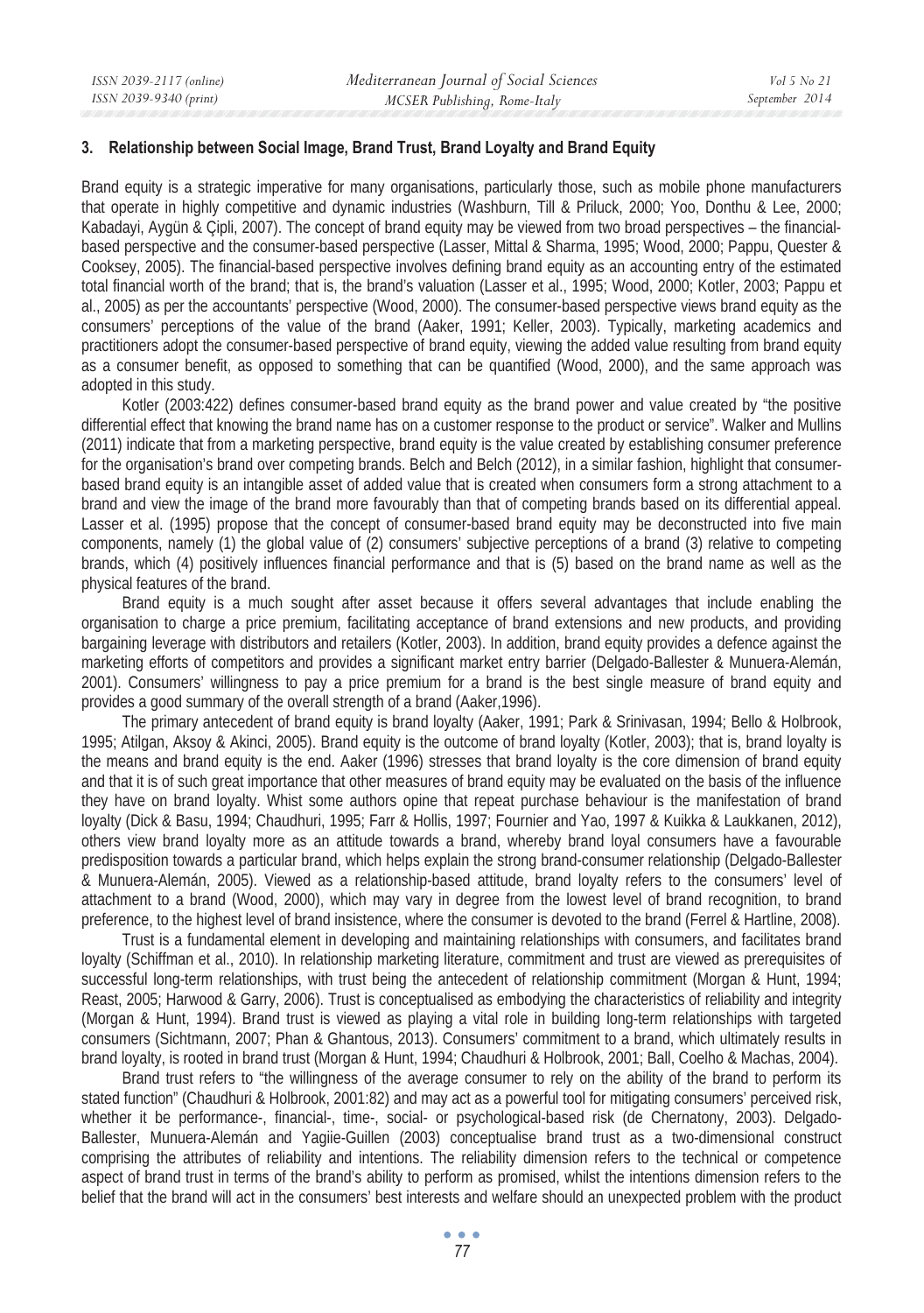| ISSN 2039-2117 (online) | Mediterranean Journal of Social Sciences | Vol 5 No 21    |
|-------------------------|------------------------------------------|----------------|
| ISSN 2039-9340 (print)  | MCSER Publishing, Rome-Italy             | September 2014 |

arise. Viewed as a two-dimensional construct, brand trust then encapsulates the reliability and integrity characteristics of relationship trust, as defined by Morgan and Hunt (1994).

In consumer behaviour, consumption is not limited to gaining physiological and functional benefits but extends to attaining social prestige and self-esteem, and signalling status and self-identity (Elliott & Wattanasuwan, 1998; Acikalin, Gul & Develioglu, 2009; Schiffman et al., 2010). An individual's interactions with others within a society result in certain social norms developing that serve to guide social behaviour patterns, including consumption behaviour, and concern for social status has a significant influence on the economic behaviour of people (Acikalin et al., 2009). Brand social image is rooted in the concept of social identity and relates to consumers' use of brands as a method of self-expression, selfenhancement and self-esteem (He, Li & Harris, 2012). In terms of conspicuous consumption, the social status associated with owning and using a brand becomes a salient factor in brand choice (Atwal & Williams, 2009). Lassar, Mittal & Sharma (1995:13) define a brand social image as "the consumer's perception of the esteem in which the consumer's social group holds the brand." Foley, Holzman and Wearing (2007) indicate that in the contemporary world, mobile phones have become a fashion accessory and a source of self-esteem and social prestige.

The social image of the brand refers to ways in which the brand meets consumers' psychological and/or social needs (Keller, 2009). Given that brand trust mitigates perceived risk, including social and psychological risk (de Chernatony, 2003), the brand's social image is likely to influence brand trust, especially in the case of conspicuously consumed products such as mobile phones. He et al (2012) found that a brand's social image influences brand loyalty via the significant direct effect it has on brand trust.

### **4. Generation Y Cohort**

The concept of generational cohorts is important to market segmentation in that the circumstances and environmental forces shared by a particular age group whilst growing up influence those individuals' behaviour, including their consumer behaviour and set them apart from other generations (Twenge & Cambell, 2008). The identified Generational cohorts range from the seniors right down to the youth, labelled as Generation Y, which, according to Markert (2004), and Eastman and Liu (2012), includes individuals born between 1986 and 2005. Members of this generation were the first to grow up in the Internet-facilitated digitally connected world, where online social networking, instant messaging, 24/7 access to information and mobile telephony are typically considered the norm. Global media, an ever increasing number of advertising platforms and reality television shows depicting the lives of the *uber*-wealthy has also seen them exposed during their formative years to a greater number of brands as well as the social esteem afforded by those brands. In combination, these factors have resulted in a generation of technologically astute individuals who are more informed and connected than any previous generation (Autry & Berge, 2011).

In marketing terms, the youth market has always been important because as people mature and acquire their own disposable income so they act on the brand awareness and preference established during their formative years (Gillingham, 2014). Successfully targeting the Generation Y cohort necessitates understanding the way in which they consume media and engage with brands (Masote, 2012).

Studies in South Africa suggest that the mobile phone is central to the Generation Y individual's life (Naidoo, 2009; Generation Next, 2011; Generation Next, 2014; Pillay, 2014), ranked ahead of clothes, music, money, happiness, friends and love (Generation Next, 2014). The popularity of the Nokia and Blackberry brand amongst university and college Generation Y students seems to be waning in favour of the Apple iPhone and the Samsung mobile phone (World Wide Worx, 2013b). This sentiment appears to be echoed amongst the wider South African Generation Y adult Generation Y cohort, with Apple and Samsung being ranked the two top 'coolest' mobile phone brands (Generation Next, 2014). Evidence suggests that these individuals have shifted their mobile phone spending from phone calls to text messaging, Internet surfing and downloading (World Wide Worx, 2013a). The WhatsApp instant messaging app and Facebook social networking site still dominate amongst both the student portion (World Wide Worx, 2013b) and wider adult South African Generation Y cohort (Generation Next, 2014), with 2014 social networking trends including necknominations and the cancer awareness no-makeup selfies. Marketers who are able to initiate such online trending activities are more likely to create a relationship between their brand and members of this cohort. Given that the largest South African age group on Facebook is the 18 to 34 year olds (Social Bakers, 2014), Facebook-based brand communities may be a viable method of targeting this segment, especially given that Barton, Fromm and Egan (2012) indicate that this generation tends to prefer brand Facebook pages.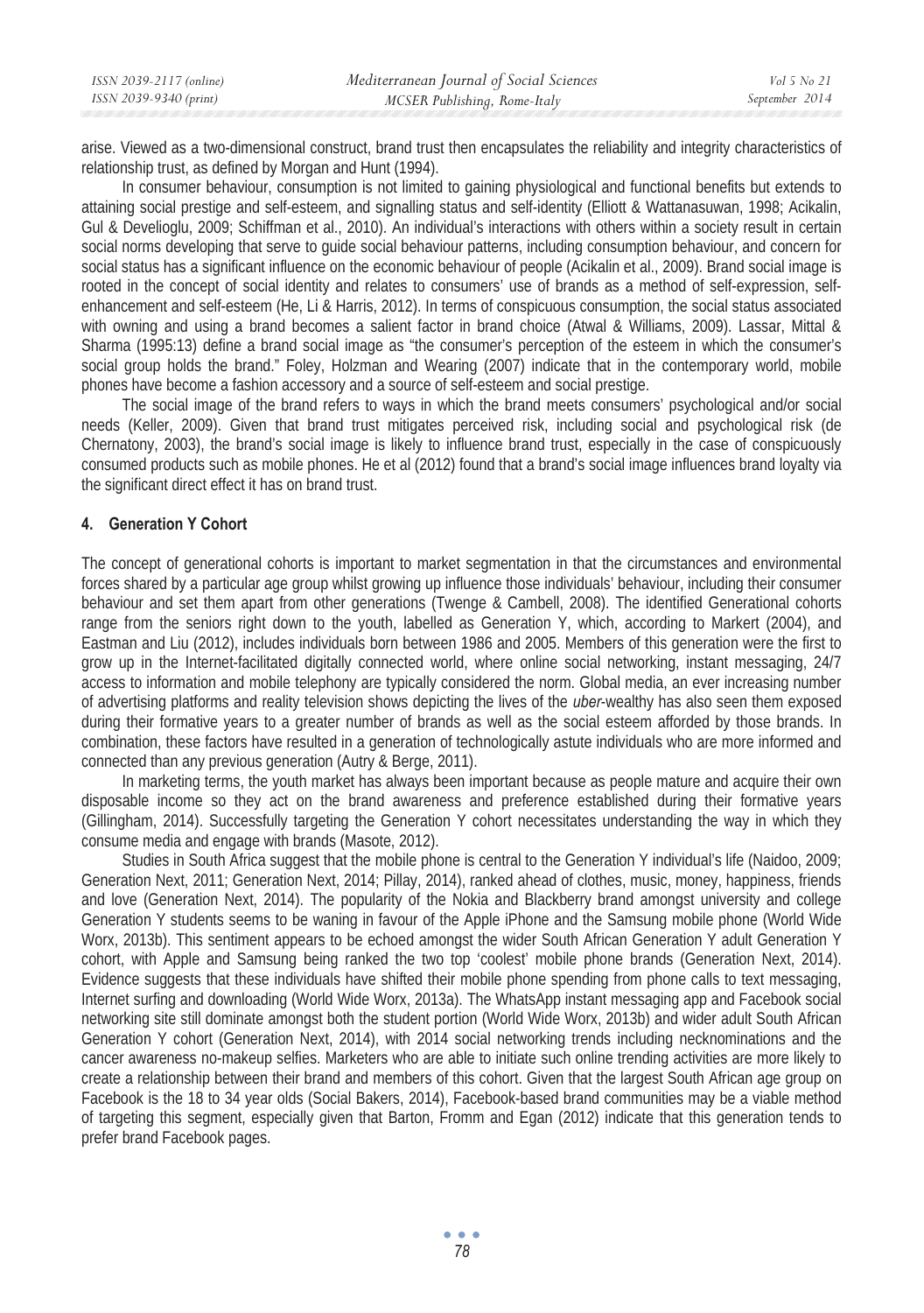# **5. Methodology**

### *5.1 Target population, sampling frame and sampling method*

The target population of this study was defined as African males and females aged between 18 and 24 years, enrolled at a South African registered public higher education institution (HEI) in 2013. The sampling frame comprised a list of those HEIs located in the Gauteng province as the majority of the country's HEIs are located in this province. A non-probability sampling method, namely judgment sampling, was used to narrow the sampling frame to the campuses of three HEIs – one from a traditional university, one from a university of technology and one from a comprehensive university.

A non-probability convenience sample of 600 students across the three campuses (200 per campus) was taken. Lecturers at each of the three campuses were contacted and asked if they would allow their students to complete the questionnaire, either during lectures or just after. Fieldworkers distributed the questionnaire to the students of those lecturers from whom permission had been attained. Participation was strictly on a voluntary basis and assurance of the confidentiality of the information supplied as well as the name of the HEI at which the participant was registered was provided.

### *5.2 Research instrument*

In order to collect the required data, a self-administered questionnaire was utilised. The self-administered questionnaire included two scales from previously published studies. The scale developed and validated by Delgado-Ballester et al. (2003) was used to measure African Generation Y students' brand trust (that is, brand reliability and brand intentions), and brand loyalty concerning their currently owned mobile phone brand. Following the example of Delgado-Ballester and Munuera-Alemán (2005), brand equity was measured using the scale developed by Yoo and Donthu (2001). The scale comprised five constructs, namely brand reliability (five items), brand intentions (four items), brand loyalty (four items) and brand equity (four items). In addition, the five-item scale developed and validated by Lassar et al. (1995) was used to measure African Generation Y students' perception of their mobile phone's social image. A six-point Likert scale, ranging from disagree completely (1) to agree completely (6) was used to anchor all of the scaled responses. The questionnaire also included a section designed to obtain the demographic information of the participants.

The questionnaire was pilot tested on a sample of 50 students at a HEI campus that did not form part of the sampling frame. The Cronbach alphas calculated for each of the constructs in the pilot study ranged 0.78 and 0.94, thereby signalling acceptable internal consistency reliability (Pallant, 2010).

### **6. Results**

Of the 600 questionnaires distributed, 460 complete questionnaires were returned, which equates to a 77 percent response rate for the main study. In terms of the three HEI campuses, 41 percent of the participants were registered at the traditional university, 32 percent at the comprehensive university and 27 percent at the university of the technology. Male participants accounted for 40 percent of the sample, whereas female participants represented 60 percent of the sample. While each of the seven age categories of the defined target population were represented, the majority of the participants (71%) were between 19 and 21 years of age. A description of the sample is given in Table 1.

| Gender | Percent (%) | Age | Percent (%) | Institution type         | Percent (%) |
|--------|-------------|-----|-------------|--------------------------|-------------|
| Male   | 40          | 18  |             | Traditional university   | 41          |
| Female | 60          | 19  | 25          | Comprehensive university | 32          |
|        |             | 20  | 24          | University of technology | 27          |
|        |             | 21  | 22          |                          |             |
|        |             | 22  |             |                          |             |
|        |             | 23  |             |                          |             |
|        |             | 24  |             |                          |             |

**Table 1.** Sample description

The Cronbach alpha values computed in the main study were all above the recommended level of 0.70 and ranged from 0.73 for brand equity, 0.71 for brand loyalty, 0.76 for brand intentions, 0.85 for brand reliability and 0.75 for social image, .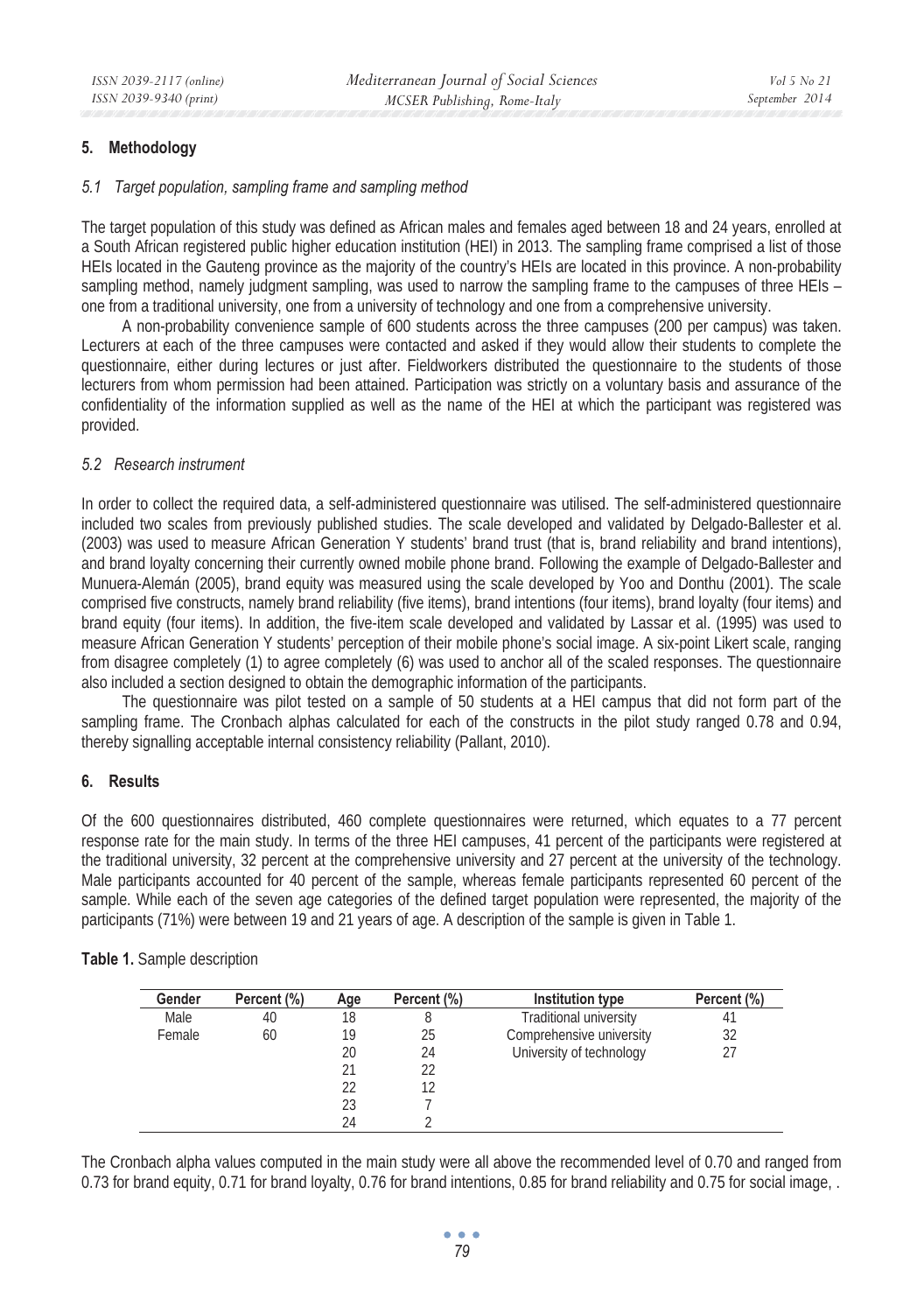| ISSN 2039-2117 (online) | Mediterranean Journal of Social Sciences | <i>Vol</i> 5 <i>No</i> 21 |
|-------------------------|------------------------------------------|---------------------------|
| ISSN 2039-9340 (print)  | MCSER Publishing, Rome-Italy             | September 2014            |

In terms of the descriptive statistics, means above 4.00 were computed on each of the constructs. The highest mean was recorded for social image and brand reliability, suggesting that African Generation Y students rate the social image and brand reliability of their mobile phone brand high.

| <b>Construct</b>         | Mean | <b>Standard deviation</b> |
|--------------------------|------|---------------------------|
| Social Image             | 4.52 | 0.99                      |
| <b>Brand reliability</b> | 4.49 | 1.10                      |
| <b>Brand intentions</b>  | 4.14 | 1.01                      |
| <b>Brand loyalty</b>     | 4.03 | 1.20                      |
| Brand equity             | 4 21 | 1.14                      |

Correlation analysis, using Pearson's Product-Moment coefficient, was conducted in order to determine whether there were relationships between African Generation Y students' attitudes towards the social image, brand reliability, brand intentions, brand loyalty and brand equity of their mobile phone brand. Table 3 reports on the findings of the correlation coefficients computed.

**Table 3.** Relationship between social image, brand reliability, brand intentions, brand loyalty and brand equity

|                                           | Social image | <b>Brand reliability</b> | Brand intentions | <b>Brand lovalty</b> | Brand equity |
|-------------------------------------------|--------------|--------------------------|------------------|----------------------|--------------|
| Social image                              |              | $0.730*$                 | $0.608*$         | $0.678*$             | $0.683*$     |
| <b>Brand reliability</b>                  |              |                          | $0.699*$         | $0.713*$             | $0.742*$     |
| <b>Brand intentions</b>                   |              |                          |                  | $0.601*$             | $0.639*$     |
| Brand loyalty                             |              |                          |                  |                      | $0.694*$     |
| <b>Brand equity</b>                       |              |                          |                  |                      |              |
| *Significant at the 0.05 level (2-tailed) |              |                          |                  |                      |              |

As is evident from Table 3, there are statistically significant positive relationships between African Generation Y students' attitudes towards the social image, brand reliability, brand intentions, brand loyalty and brand equity of their mobile phone brand. The strongest relationships occurred between the brand trust dimension of reliability and brand equity (r=0.742, p<0.05), social image and brand reliability (r=0.730, p<0.05), and brand reliability and brand loyalty (r=0.713, p<0.05). This infers that the higher the perceived social image of the mobile phone brand, the greater the perceived reliability of the brand, which, in turn, increases the brand loyalty towards the brand and consequent brand equity.

In order to ascertain the influence of social image on brand trust, and the influence of the reliability and intensions dimensions of brand trust on brand loyalty and brand equity, regression analysis was carried out. The results of the regression analysis are provided in Table 4.

|                          | <b>Standardised Beta</b> | Adjusted R <sup>2</sup> | t-value | Significance |
|--------------------------|--------------------------|-------------------------|---------|--------------|
| Dependent variable:      |                          |                         |         |              |
| <b>Brand Reliability</b> |                          |                         |         |              |
| Independent variable:    |                          |                         |         |              |
| Social Image             | 0.730                    | 0.531                   | 22.834  | $0.000*$     |
| Dependent variable:      |                          |                         |         |              |
| <b>Brand Intentions</b>  |                          |                         |         |              |
| Independent variable:    |                          |                         |         |              |
| Social Image             | 0.608                    | 0.369                   | 16.398  | $0.000*$     |
| Dependent variable:      |                          |                         |         |              |
| <b>Brand loyalty</b>     |                          |                         |         |              |
| Independent variables:   |                          |                         |         |              |
| <b>Brand reliability</b> | 0.573                    | 0.527                   | 12.743  | $0.000*$     |
| <b>Brand intentions</b>  | 0.201                    |                         | 4.465   | $0.000*$     |
| Dependent variable:      |                          |                         |         |              |
| <b>Brand equity</b>      |                          |                         |         |              |
| Independent variables:   |                          |                         |         |              |
| <b>Brand loyalty</b>     | 0.694                    | 0.480                   | 20.627  | $0.000*$     |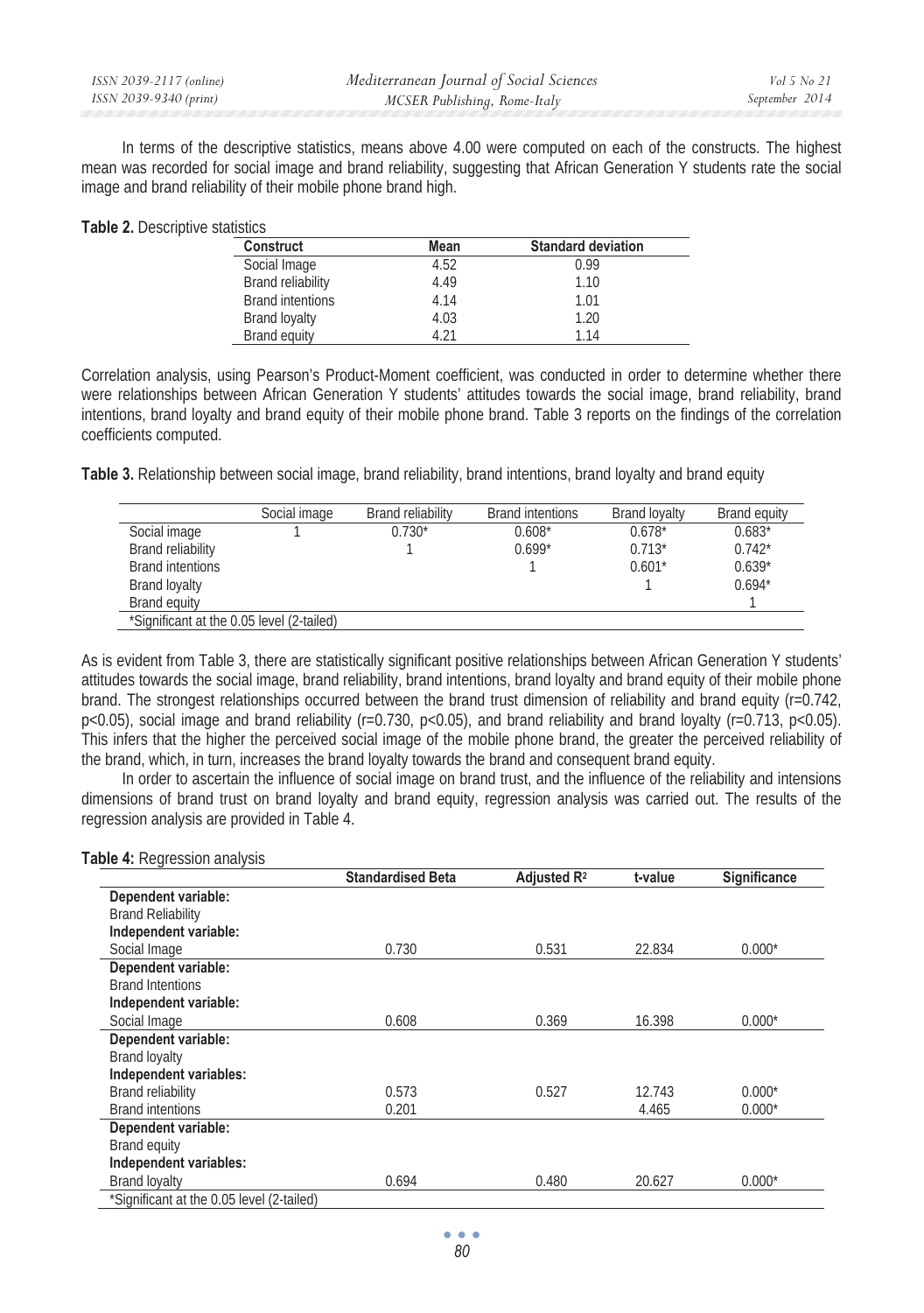| ISSN 2039-2117 (online) | Mediterranean Journal of Social Sciences | Vol 5 No 21    |
|-------------------------|------------------------------------------|----------------|
| ISSN 2039-9340 (print)  | MCSER Publishing, Rome-Italy             | September 2014 |

Table 4 reveals that social image has a significant positive influence on the reliability (B=0.730, p=0.000<0.05) and intentions  $(\beta=0.608, p=0.000<0.05)$  dimensions of African Generation Y students' perceived trust in their mobile phone brand. Social image accounts for 53 percent of the variance in brand reliability and 37 percent of the variance in brand intensions, which infers that, in comparison to brand intentions, brand reliability is more dependent on social image. The brand trust accounts for 53 percent of the variance in brand loyalty and while both of its dimensions of reliability ( $\beta$ =0.573,  $p=0.000<0.05)$  and intensions ( $\beta=0.201$ ,  $p=0.000<0.05)$  have a significant positive influence on mobile phone brand loyalty, brand reliability makes the strongest unique contribution to explaining brand loyalty. Brand loyalty, in turn, has a significant positive influence on brand equity  $(\beta=0.694, p=0.000<0.05)$  and explains 48 percent of the variance in African Generation Y students' brand equity, thereby confirming the hypothesised relationship between the two as per the literature.

### **7. Discussion**

The study reported on in this article sought to determine the influence of social image on brand trust and the influence of brand trust on mobile phone brand loyalty and brand equity amongst African Generation Y students in South Africa. The findings of the study indicate that brand social image is positively associated with brand trust, which is positively associated with brand loyalty which, in turn, has a positive relationship with brand equity.

In accordance with the literature, brand loyalty was found to be a significant positive predictor of brand equity. Furthermore, the two dimensions of brand trust – reliability and intentions were both found to be essential to developing brand loyalty and, consequently, brand equity. Similar to the findings of Delgado-Ballester and Munuera-Alemán (2005), of the two, brand reliability was found to be the stronger predictor of brand loyalty towards mobile phone brands amongst African Generation Y students.

African Generation Y students' perceived mobile phone brand reliability was found to be more reliant on social image than mobile phone brand intensions were, suggesting that brand reliability is strongly related to the status implications of owning a particular brand amongst members of this cohort. In this study, the brand intensions dimension was concerned with consumers' trust in the mobile phone manufacturer satisfactorily addressing any issue should a problem arise rather than on their willingness and ability to deliver consumer satisfaction in the manner promised, which was the reliability dimension of brand trust. As such, it is not surprising that the brand's social image would have a greater influence on brand reliability as opposed to brand intensions. The importance of social image in predicting brand reliability has important implications to mobile phone marketers. The whole point of using products to signal status to others is that the product is easily identifiable to other people. Therefore, mobile phone brands need to carry an easily recognisable logo or have a distinguishable design that sets them apart from other brands. Attention should also be given to developing accessories such as mobile phone covers and wearable technology that serve to further differentiate a brand from its competitors. Furthermore, advertising themes in mass media need to strive to bring the brand's personality and emotional values to life, whether it be through the imagery or the music of the copy. Individuals often form impressions about a brand based on the type of people the observe using the brand (de Chernatony, 2003), and even though marketers cannot control this, they can certainly use carefully selected celebrities to publically endorse their brand, thereby reinforcing what the brand stands for. In addition, besides using traditional media platforms to reach lack Generation Y individuals, use should also be made of new digital platforms, especially online social networking sites. Establishing a Facebook page, initiating or, at least playing a role in the latest online trending activity and having a following on twitter are fundamental to reaching this cohort.

### **8. Limitations and Future Research**

As with any study, this study has certain limitations that need to be considered when interpreting the results. First, a cross-sectional research design was followed, which only provides a snapshot in time. Given the rapid rate of change in the mobile phone industry, a longitudinal design may provide a more in-depth understanding of the influence of social image and brand trust on the development of brand loyalty and consequent brand equity. Secondly, the study made use of non-probability sampling, which limits the generalizability of the results to the target population. Thirdly, the sample included participants registered at campuses situated in only one province of South Africa, and conducting a study at campuses across the provinces may yield different results.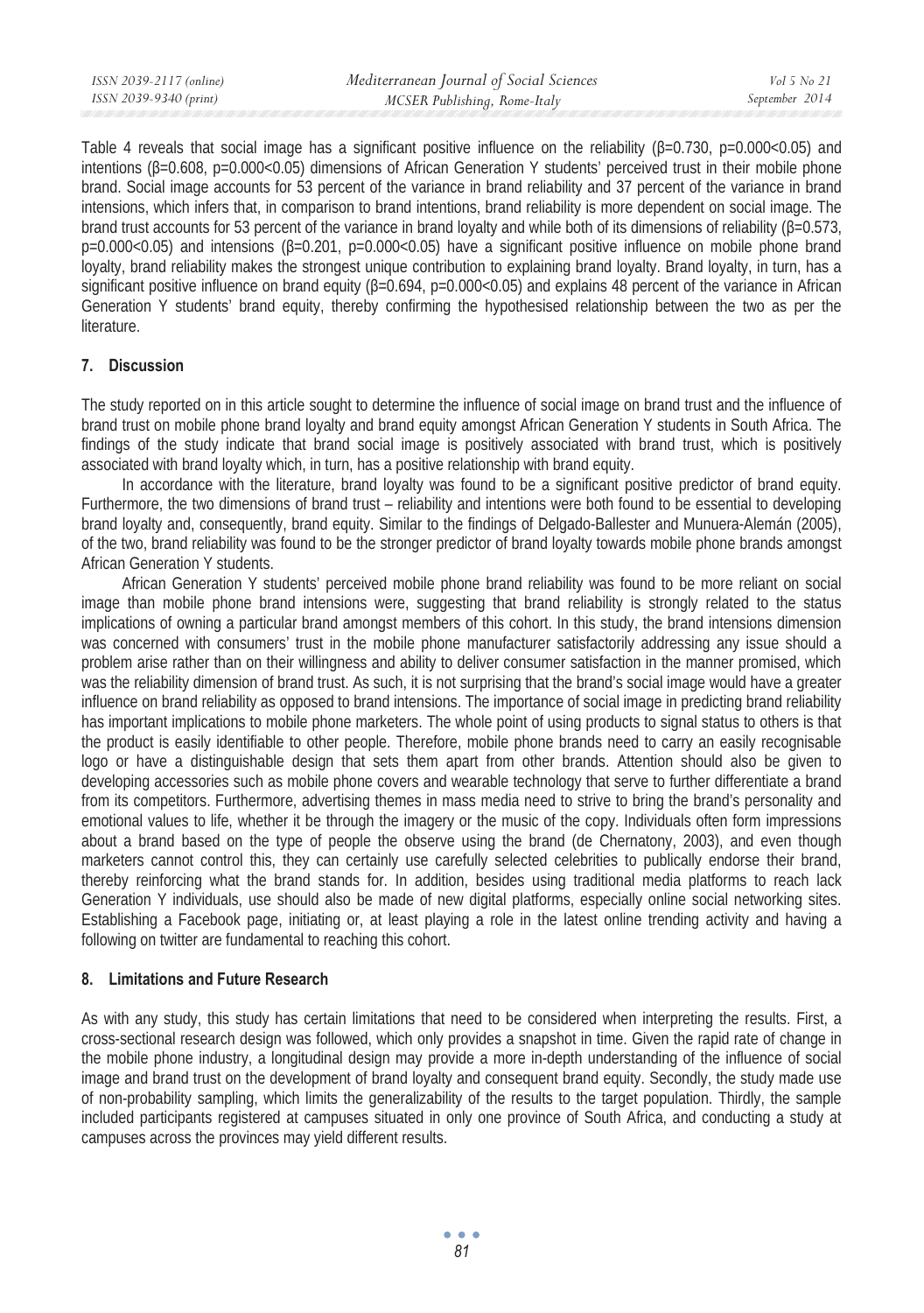### **9. Conclusion**

Social image and brand trust are important determinants of level of brand loyalty African students have towards mobile phone brands in the South African market. As such, both elements are essential to developing brand equity for mobile phone manufacturers targeting this lucrative market segment.

### **References**

- Aaker, D. A. (1991). Managing brand equity: capitalizing on the value of a brand name. New York, NY: The Free Press.
- Aaker, D. A. (1996). Measuring brand equity across products and markets. California Management Review, 38(3), 102-120.
- Acikalin, S., Gul, E. & Develioglu, K. (2009). Conspicuous consumption patterns of Turkish youth: case of cellular phones. Young Consumers: Insights and Ideas for Responsible Marketers, 10(3), 199-209.
- Anantatmula, V. S. & Shrivastav, B. (2012). Evolution of project teams for Generation Y workforce. International Journal of Managing Projects in Business, 5(1), 9-26.
- Atilgan, E., Aksoy, Ş. & Akinci, S. (2005). Determinants of the brand equity: a verification approach in the beverage industry in Turkey. Marketing Intelligence & Planning, 23(3), 237-248.
- Atwal, G. & Williams, A. (2009). Luxury brand marketing the experience is everything. Journal of Brand Management, 16(1), 338-346.
- Autry, A. J. & Berge, Z. (2011). Digital natives and digital immigrants: getting to know each other. Industrial and Commercial Training, 43(7), 460-466.
- Ball, D., Coelho, P. S. & Machas, A. (2004). The role of communication and trust in explaining customer loyalty: an extension to the ECSI model. European Journal of Marketing, 38(9/10), 1272-1293.
- Barton, C., Fromm, J. & Egan, C. (2012). The millennial consumer: debunking stereotypes. [Online] Available: http://www.bcgperspectives.com (November 20, 2013).
- Belch, G.E. & Belch, M.A. (2012). Advertising and promotion: an integrated marketing communication perspective. New York, NY: McGraw-Hill Irwin.
- Bello, D. C. & Holbrook, M. B. (1995). Does an absence of brand equity generalize across product classes? Journal of Business Research, 34(2), 125-131.
- Bevan-Dye, A. L. (2013). Black Generation Y students' attitudes towards Web advertising value. Mediterranean Journal of Social Sciences, 4(2):155-164.
- Chaudhuri, A. (1995). Brand equity or double jeopardy? Journal of Product & Brand Management, 4(1), 26-32.
- Chaudhuri, A. & Holbrook, M. B. (2001). The chain of effects from brand trust and brand affect to brand performance: the role of brand loyalty. Journal of marketing, 65(2), 81-93.
- De Chernatony, L. (2003). Brand building. In M.J. Baker (Eds.), The Marketing Book (pp. 373-394). Butterworth-Heineman: Oxford.
- Delgado-Ballester, E., & Munuera-Alemán, J. L. (2001). Brand trust in the context of consumer loyalty. European Journal of Marketing, 35(11/12), 1238-1258.
- Delgado-Ballester, E., & Munuera-Alemán, J. L. (2005). Does brand trust matter to brand equity? Journal of Product & Brand Management, 14(3), 187-196.
- Delgado-Ballester, E., Munuera-Alemán, J. L. & Yagiie-Guillent, M. J. (2003). Development and validation of brand trust scale. International Journal of Market Research, 45(1), 35-53.
- Dick, A. S. & Basu, K. (1994). Customer loyalty: toward an integrated conceptual framework. Journal of the Academy of Marketing Science, 22, 99-113.
- Eastman, J. K. & Liu, J. (2012). The impact of generational cohorts on status consumption: an exploratory look at generational cohort and demographics on status consumption. Journal of Consumer Marketing, 29(2), 93-102.
- Elliott, R. & Wattanasuwan, K. (1998). Brands as symbolic resources for the construction of identity. International Journal of Advertising, 17(1), 131-144.
- Farr, A. & Hollis, N. (1997). What do you want your brand to be when it groups up: big and strong? [Online] Available: http://www.warc.com/fulltext/JAR/9078.htm (August 28, 2013).
- Ferrel, O. C. & Hartline, M. D. (2008). Marketing strategy. (4th ed.). Mason, OH: Thomson South-Western.
- Foley, C., Holzman, C. & Wearing, S. (2007). Moving beyond conspicuous leisure consumption: adolescent women, mobile phones and public space. Leisure Studies, 26(2), 179-192.
- Fournier, S. & Yao, J. (1997). Reviving brand loyalty: a reconceptualization within the framework of consumer-brand relationships. International Journal of Research Marketing, 14(5), 451-472.
- Gartner. (2014). Gartner says annual smartphone sales surpassed sales of feature phones for the first time in 2013. [Online] Available: http://www.gartner.com/newsroom/id/2665715 (June 6, 2014).
- Generation Next. (2011, May 29). Youth brand survey. Sunday Times, p. 11.
- Generation Next. (2014, June 1). Youth brand survey. Sunday Times, p. 16.
- Gillingham, A. (2014, June 1). Lessons to learn. Sunday Times, p. 2.

Gunelius, S. (2014). Brand equity basics – part 1: what is brand equity? [Online] Available: https://aytm.com/blog/research-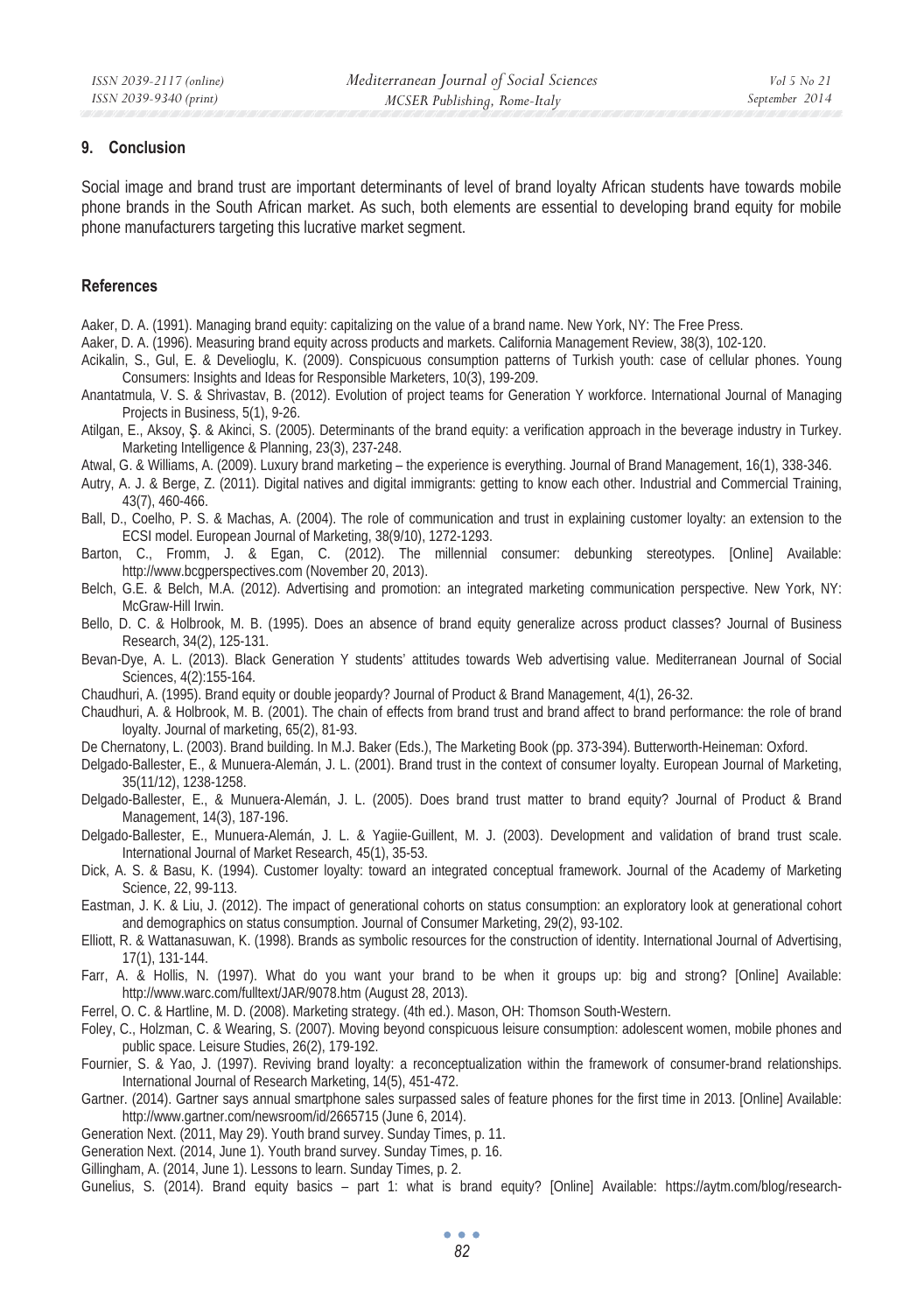junction/brand-equity-basics-1/ (June 23, 2014).

- Harwood, T. G. & Garry, T. (2006). Relationship marketing: why bother? Handbook of Business Strategy, 7(1), 107-111.
- He, H., Li, Y. & Harris, L. (2012). Social identity and brand loyalty. Journal of Business Research, 65(1), 648-657.
- Hunt, S. D. (1997). Competing through relationships: grounding relationships marketing in resource-advantage theory. Journal of Marketing Management, 13, 431-445.
- IDC (International Data Corporation). (2013). Worldwide mobile phone market forecast to grow 7.3% in 2013 driven by 1 billion smartphone shipments, according to IDC. [Online] Available: http://www.idc.com/getdoc.jsp?containerId=prUS24302813 (June 1, 2014).
- Kabadayi, E. T., Aygün, İ. & Çipli, C. (2007). The effects of marketing mix strategies on brand equity: mobile phone sector. Journal of Global Strategic Management, 2, 74-81.
- Keller, K. L. (2003). Strategic brand management: building, measuring and managing brand equity. (2<sup>nd</sup> ed.). Englewood Cliffs, NJ: Prentice-Hall.
- Keller, K. L. (2009). Building strong brands in a modern marketing communications environment. Journal of Marketing Communications, 15(2-3), 139-155.
- Kotler, P. (2003). Marketing management. (11th ed.). Upper Saddle River, N.J.: Prentice Hall.
- KPMG South Africa. (2013). Looking to the future of telecommunications in South Africa. [Online] Available: http://www.sablog.kpmg.co.za/2013/08/looking-to-the-future-of-the-telecommunications-in-south-africa/ (April 27, 2014).
- Krishnan, H. S. (1996). Characteristics of memory associations: a consumer-based brand equity perspective. International Journal of Research in Marketing, 13(4), 389-405.
- Kuikka, A. & Laukkanen, T. (2012). Brand loyalty and the role of hedonic value. Journal of Product & Brand Management, 21(7), 529- 537.
- Lassar, W., Mittal, B., & Sharma, A. (1995). Measuring customer-based brand equity. Journal of Consumer Marketing, 12(4), 11-19.
- Markert, J. (2004). Demographics of age: generational and cohort confusion. Journal of current issues and research in advertising, 26(2):11-25.
- Markets and Markets. (2011). Global smartphone market worth US\$150.3 billion by 2014. [Online] Available: http://www.marketsandmarkets.com/Market-Reports/smartphone-market-219.html (April 12, 2014).
- Masote, M. (2012, May 20). How to tap the teen market. Sunday Times, p. 6.
- McCarty, B. (2011). The history of the smartphone. [Online] Available: http://thenextweb.com/mobile/2011/12/06/the-history-of-thesmartphone/ (June 22, 2014).
- McLeod, D. (2013). Shocking truth of mobile in Africa. [Online] Available: http://www.techcentral.co.za/shocking-truth-of-mobile-inafrica/44982/ (March 18, 2014).
- Morgan, R. M., & Hunt, S. D. (1994). The commitment-trust theory of relationship marketing. Journal of Marketing, 58(3), 20-38.
- Mourdoukoutas, P. (2013). The game is changing in the smartphone market. [Online] Available: http://www.forbes.com/sites /panosmourdoukoutas/2013/01/10/the-game-is-changing-in-the-smartphone-market/ (June 22, 2014).
- Naidoo, S. (2009, June 14). Cellphones 'centre of teen universe'. Sunday Times, p. 6.
- Pallant, J. (2010). SPSS survival manual: a step by step guide to data analysis using SPSS for Windows. (4th ed.). New York: McGraw-Hill.
- Pappu, R., Quester, P.G. & Cooksey, R.W. (2005). Consumer-based brand equity: improving the measurement the empirical evidence. Journal of Product & Brand Management, 14(3), 143-154.
- Park, C. S. & Srinivasan, V. (1994). A survey-based method for measuring and understanding brand equity and its extendibility. Journal of Marketing Research, 31(2), 271-288.
- Phan, K. N., & Ghantous, N. (2013). Managing brand associations to drive customers' trust and loyalty in Vietnamese banking. International Journal of Bank Marketing, 31(6), 456-480.
- Pillay, T. (2014, June 15). Cellphones for kids not always so smart. Sunday Times, p. 6.
- Potgieter, F. (2013). The mass market engages with mobile. [Online] Available: http://m.themediaonline.co.za/2013/09/the-mass-marketengages-with-mobile/?wpmp\_switcher=mobile (March 29, 2014).
- Reast, J. D. (2005). Brand trust and brand extension acceptance: the relationship. Journal of Products and Brand Management, 4(1), 4- 13.
- Rowinski, D. (2014). Why 2014 is the year of the cheap smartphone. [Online] Available: http://readwrite.com/2014/03/24/cheapsmartphone-2014#awesm=~oI58hRQ0lKT7Gz (June 23, 2014).
- Schiffman, L. G., Kanuk, L. L. & Wisenblit, J. (2010). Consumer behavior. (10th ed.). Upper Saddle River, NJ: Pearson Prentice Hall.
- Shevel, A, (2013). Black diamonds outshine whites. [Online] Available: http://www.bdlive.co.za/national/2013/04/28/black-diamondsoutshine-whites (May 18, 2013)
- Sichtmann, C. (2007). An analysis of antecedents and consequences of trust in a corporate brand. European Journal of Marketing, 41(9/10), 999-1015.
- Social Bakers. (2014). South Africa Facebook statistics. [Online] Available: http://www.socialbakers.com/facebook-statistics/south-africa (June 2, 2014).
- Srivastava, R. K., Fahey, L. & Christensen, H. K. (2001). The resource-based view and marketing: the role of market-based assets in gaining competitive advantage. Journal of Management, 27(6), 777-802.
- Statistics South Africa. (2013). Mid-year population estimates 2013. [Online] Available: http://beta2.statssa.gov.za/publications/